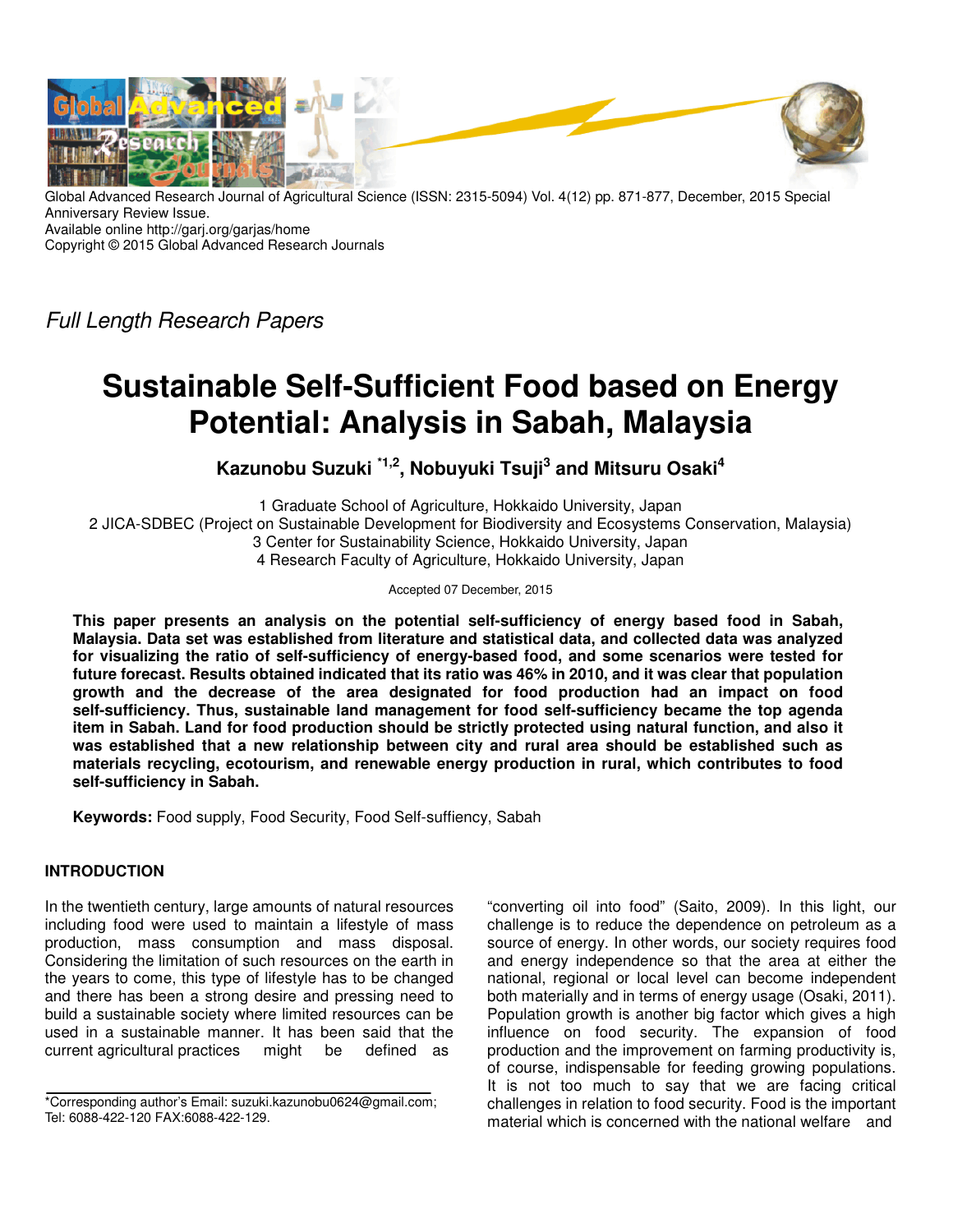the people's livelihood and social stability (Shutao, 2010). Investment in agriculture remains critical to sustainable long-term food security. Food security is the basic guarantee for the national security (FAO, 2011). Sabah State, Malaysia is such a case. Agriculture and Food Industries Minister said in the Daily Express newspaper dated  $15<sup>th</sup>$  June, 2015 that the production of food especially staples such as rice in the state remains the focus of the State Government, and the state has been suffering from the shortage of food. Therefore, the state is still importing food to meet the State's needs. He also said that the State policy was to continuously improve the self-sufficiency level through increased productivity and increasing the areas under cultivation. It is pointed out that the Malaysian policy, namely the National Food Security Policy places priority on paddy and rice production, especially in Sabah in terms of food security, and that the policy measures targeted area expansion and productivity for securing sufficient food (Tey, 2010).

Considering the above, this paper examined the potential of the self-sufficiency of food to visualize the situation of food security in Sabah and identified some challenges in the future for food security.

## **MATERIALS AND METHODS**

### Data collection

Data were collected through the official publications such as the Yearbook of Statistics Sabah, Report on Crops Hectareage and Production in Sabah, and Annual Fisheries Statistics. Some data which were not found in the official publications were collected through separate and individual meetings with organizations/agencies concerned. Collected data include 1) industrial crops (Coconut, Cocoa, Coffee, Paddy, Sugar Cane, Tea, Tobacco and Sago); 2) agricultural crops (Fruit Crops - 34 species , Leafy Vegetables - 28 species, Fruit Vegetables - 18 species, Root Vegetables - 3 species, Cash Crops - 6 species, and Spices - 14 species); 3) livestock (Buffalo Beef, Cattle Beef, Pork, Chicken Meat, Duck Meat, Chicken Eggs, Duck Eggs and Liquid Milk); 4) fish (Landings of Marine Fish, Brackish water, Seaweed and freshwater fish). Published statistical data were mostly dated 2010 and data of 24 districts were collected. Rubber and oil palm which were categorized as industrial crops were not included in this research. It is partly because rubber can be considered as a non-food product. It is sometimes debatable whether or not oil palm is food. If oil palm is regarded as food, then the self-sufficiency ratio of food is more than 100% in all districts (even 19,282 % at Beluran district) except for Kota Kinabalu and Penampang district. Considering that palm oil calorie contributes to a meaningless conclusion in terms of

energy based total self-sufficiency of food, palm oil was not included in this research.

Data on livestock was gained from the Department of Veterinary Services and Animal Industry, Sabah since such data was not found in the official publications. The Department merged some districts into one. Kunak, Kinabatangan, Beluran, Sipitang and Nabawan were merged with Tawau, Sandakan, Sandakan, Beaufort and Keningau, respectively. Data on fish has the same issue. Data on landings of marine fish was available in only 16 districts. No data in 8 districts, namely Kinabatangan, Tongod, Ranau, Penampang, Tenom, Keningau, Tambunan, Nabawan was available.

### Data analysis

Figures on food calorie were basically referred to in official publications such as Nutrient Composition of Malaysian Foods 4th Edition. Where figures were not available in Sabah or Malaysia, the food calorie figures available in Japan were applied. By using such calorie figures, the supplied calorie of industrial crops, agricultural crops, livestock and fish at all 24 districts was calculated. Then the necessary calorie based on population was calculated. Finally, the self-sufficient food ratio was calculated based on the supply and consumption calorie.

### **RESULTS AND DISCUSSIONS**

### Self-sufficiency Food ratio

Total Industrial Crop Supply, Total Agricultural Crop Supply, Total Livestock Supply and Total Fish Supply were 408,055 Gcal, 180,334 Gcal, 200,652 Gcal and 158,673 Gcal, respectively (Figure.1). In terms of area balance, eastern parts in Sabah were in a critical situation from the food supply point of view except for livestock while the western and northern parts had a relatively good potential for food production.

Considering the population in Sabah, the self-sufficient food ratio was calculated based on the supply and consumption calorie. The result was 46.4 0%. The ratio in each district is shown in Table.1. and Figure.2.

Some districts, most of which are located in the western and northern part in Sabah, have more than 100% ratio, indicating that such districts such as Kuala Penyu, Pitas and Kota Belud have the capacity to accommodate people with sufficient food. On the contrary, most of the eastern parts are in a very critical situation. Especially, Kinabatangan, Kunak and Sandakan which are the worst districts. It should be reminded, however, that data of livestock in Kunak and Kinabatangan was not available and that data of Kunal and Kinabatangan might have been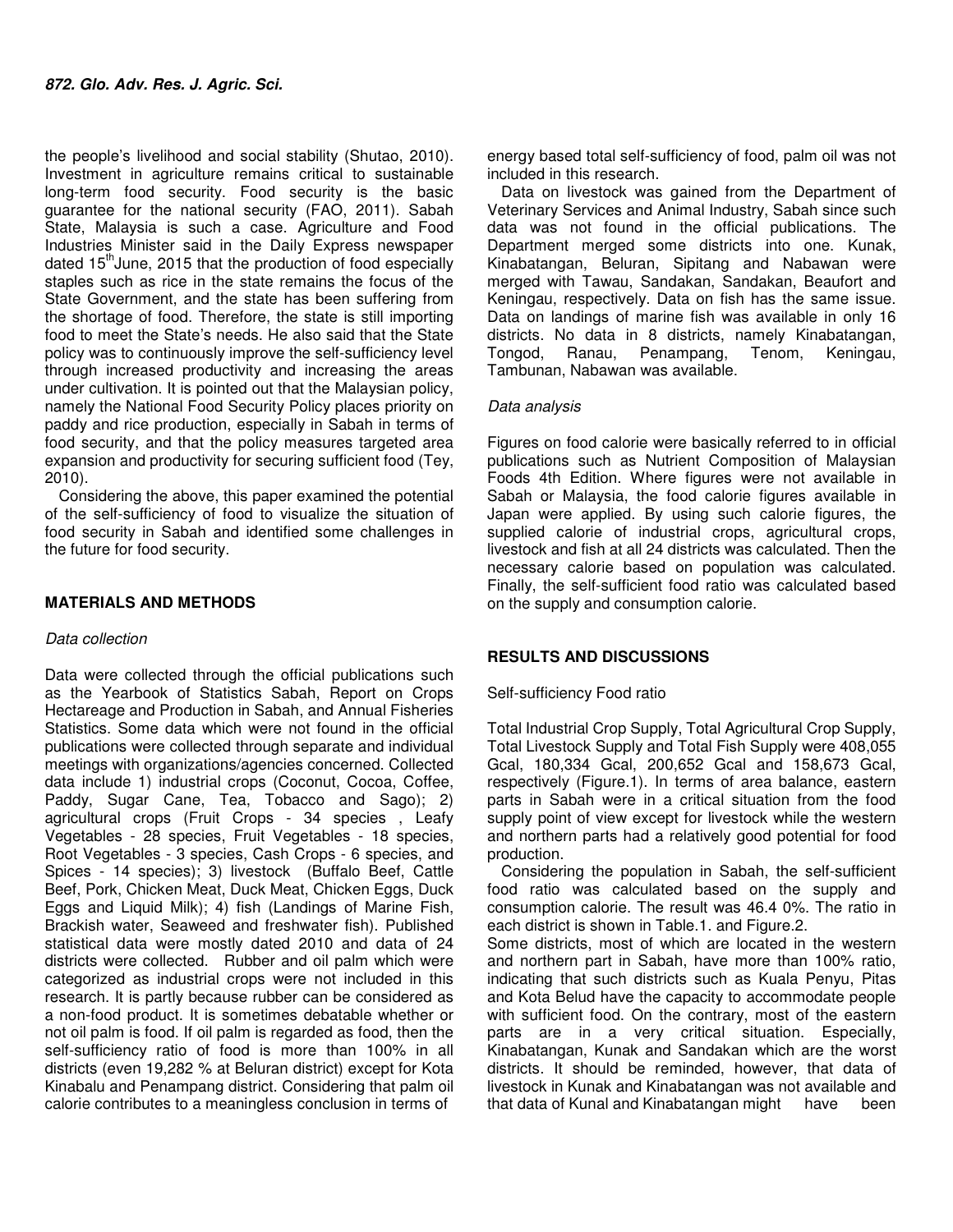

 **Figure 1**: (a) Total Industrial Crop supply



 **Figure 1:** (b) Total Agricultural Crop Supply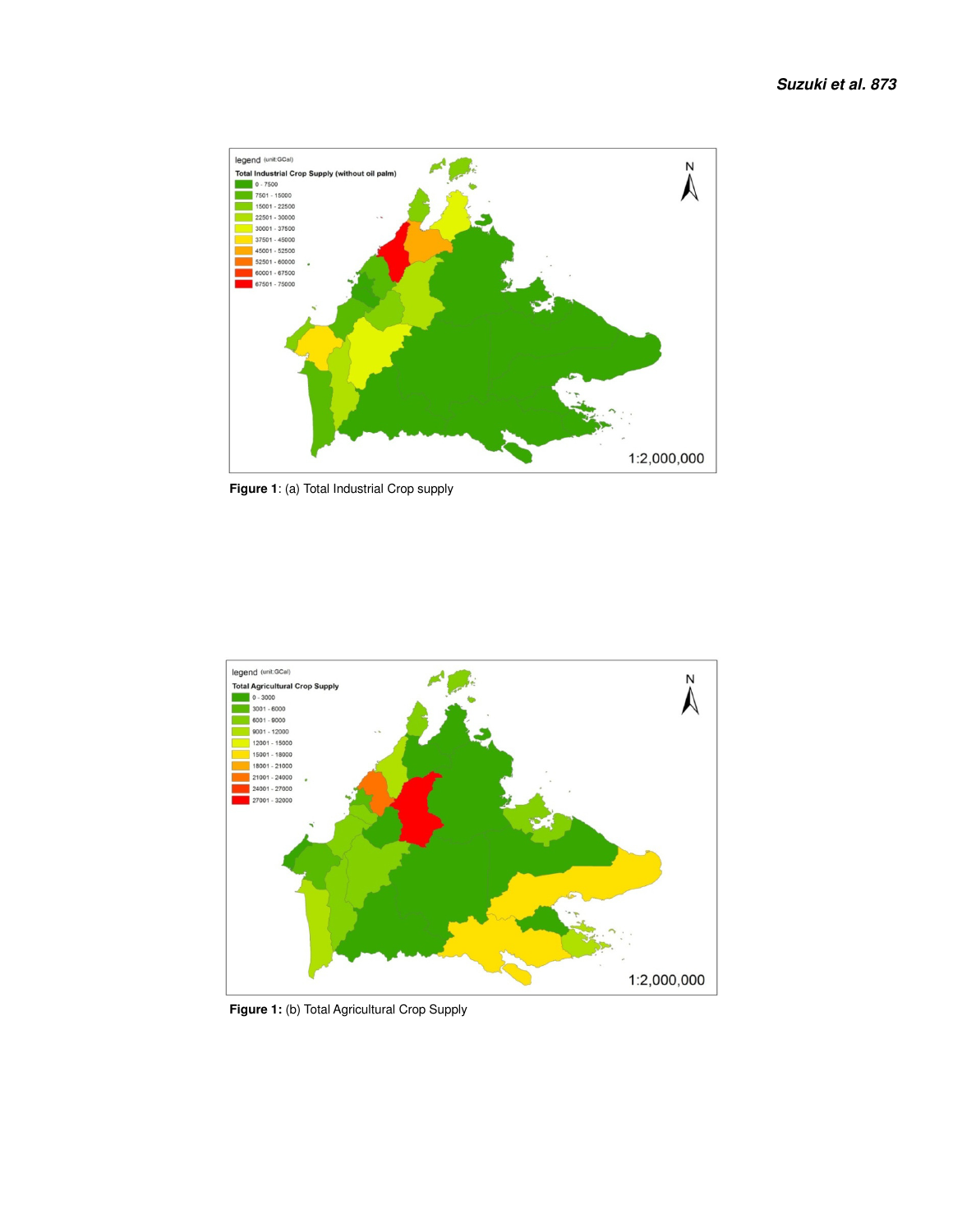

 **Figure 1:** (C) Total Livestock Supply



 **Figure 1:** (d) Total Fish Supply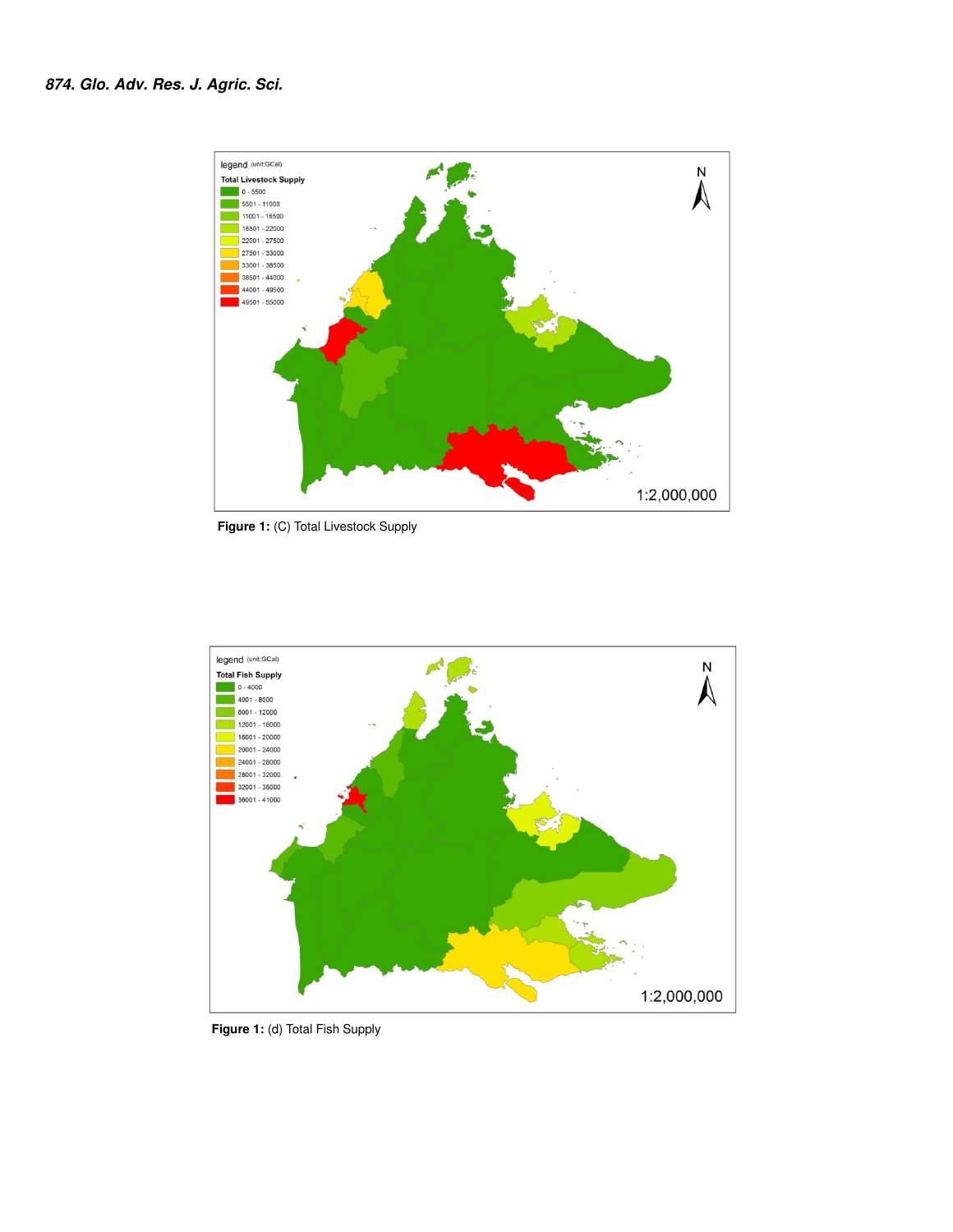

| <b>District</b>                         | Self-suffici<br>ratio<br>ency<br>(%) | <b>District</b> | Self-sufficien<br>cy ratio $(%)$ |
|-----------------------------------------|--------------------------------------|-----------------|----------------------------------|
| Tawau                                   | 37                                   | Ranau           | 97                               |
| Sempoma                                 | 34                                   | Tuaran          | 95                               |
| LahadDatu                               | 24                                   | Kota Kinabalu   | 25                               |
| Kunak                                   | 36                                   | Penampang       | 18                               |
| Sandakan                                | 17                                   | Papar           | 90                               |
| Kinabatangan                            | 0.2                                  | Beaufout        | 105                              |
| Tongod                                  | 30                                   | Sipitang        | 94                               |
| Beluran                                 | 11                                   | Kuala Penyu     | 178                              |
| Kudat                                   | 767                                  | Tenom           | 109                              |
| Pitas                                   | 153                                  | Keningau        | 39                               |
| Kota Marudu                             | 121                                  | Tambunan        | 81                               |
| Kota Belud                              | 147                                  | Nabawan         | 30                               |
| Total food self-sufficiency ratio: 46 % |                                      |                 |                                  |

 **Table 1.** Food self-sufficiency ratio at each district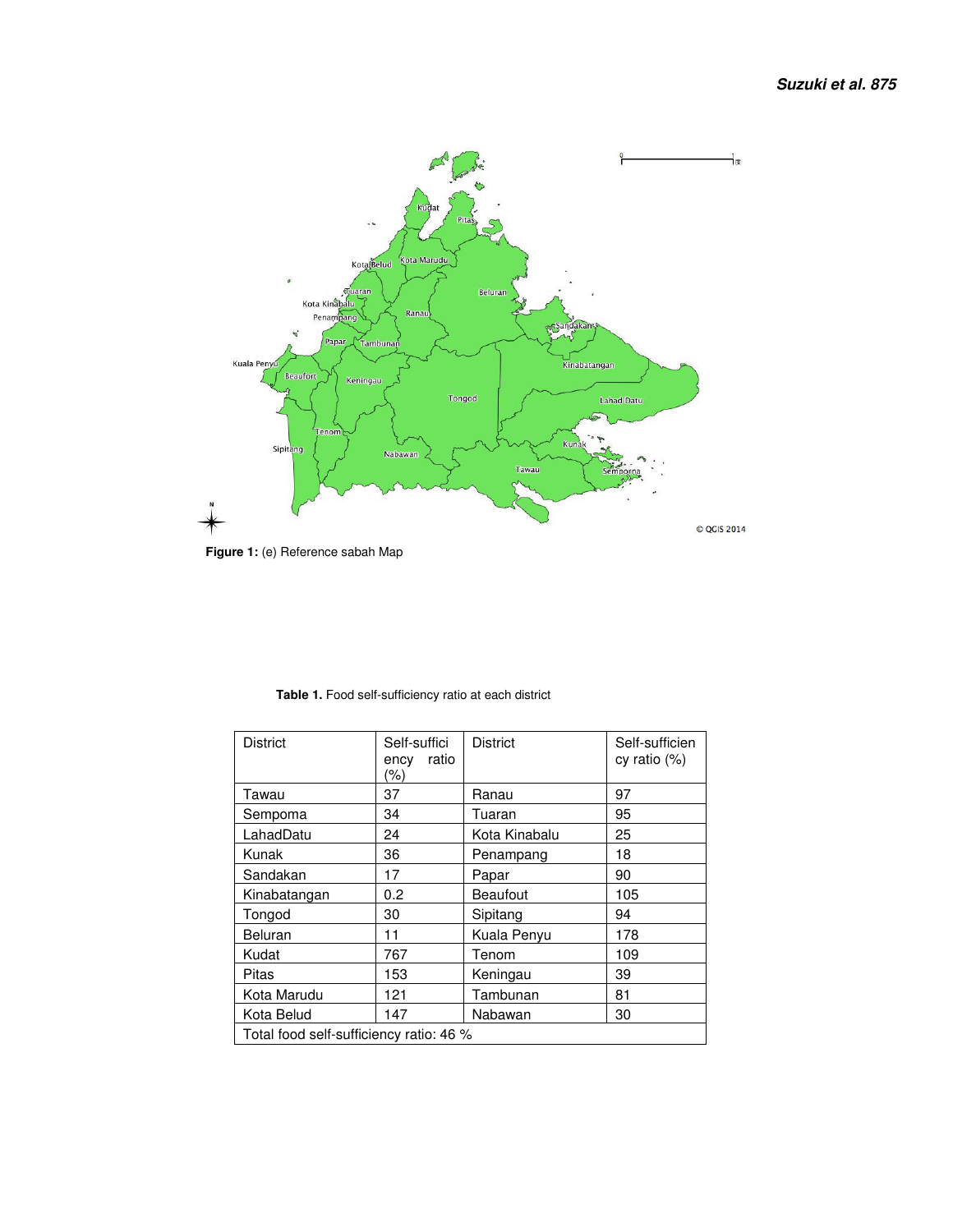

 **Figure 2:** Food Self-Sufficient ratio at each district

integrated into that of Sandakan. Nevertheless, though inconsistent statistical data was found, Kinabatangan, Kunak and Sandakan districts had reached a critical food supply shortage. In these districts, more than half of the terrestrial areas were covered by oil palm plantation (in case of Kunak, 70.21% of total area was for oil palm.) and had no sufficient land for food production. More seriously, population growth at these districts was quite high compared to other districts. For example, average annual population growth rate from 2000 to 2010 at Kinabatangan District was 4.4% while average of whole Sabah during same period was 2.1%. Limited area for food production and high population growth were a big driving force to accelerate the decrease in local food supply.

#### Future forecast

As for the self-sufficiency food ratio based on supply and consumption calorie, population growth and land for food production might be a factor giving a big impact on the ratio. Recognizing this, a rough simulation was carried out for future forecast. The first case was based on the scenario that the population in Sabah continues at the pace of 2%. In this case, self-sufficiency food ratio would be slightly down to 45.49 % from 46.40%. Considering that rice remained as the most important staple in Sabah as Agriculture and Food Industries Minister in Sabah said, next scenario was designed for taking the area for rice production into

consideration. In addition to continued population growth of 2%, if rice production area decreased by 5 % per year, calculation indicated that the ratio goes down to 44.47%. Though it was a rough simulation, there is no doubt that population growth and area scale for food production influenced food self-sufficiency and these critical issues need to be carefully considered for future actions.

In Sabah, the issue is about how to secure food in a sustainable manner with some pressures such as population growth, conversion of a large scale food production land into housing and plantation industry areas. It might be nice to improve productivity by utilizing modern technology. More importantly, however, land for food production should be secured and protected for food security in a long term. Protected areas for food production and food supply are a minimum requirement to accommodate human needs. Sabah has three big cities namely, Kotakinabalu, Sandakan and Towau which are consuming a significant amount of food. Such cities depend on rural areas in northen and western parts in Sabah for food supply. It might be possible to consider whether Sabah's food security should be based on basic domestic self-sufficiency or it should be substituted by import (Shutao 2010). Though this needs to be further discussed especially at the political level, recognizing that rural areas in the northern and western parts in Sabah still have the potential to produce surplus food, it is important to establish a linkage between the city and rural areas. Rural areas can